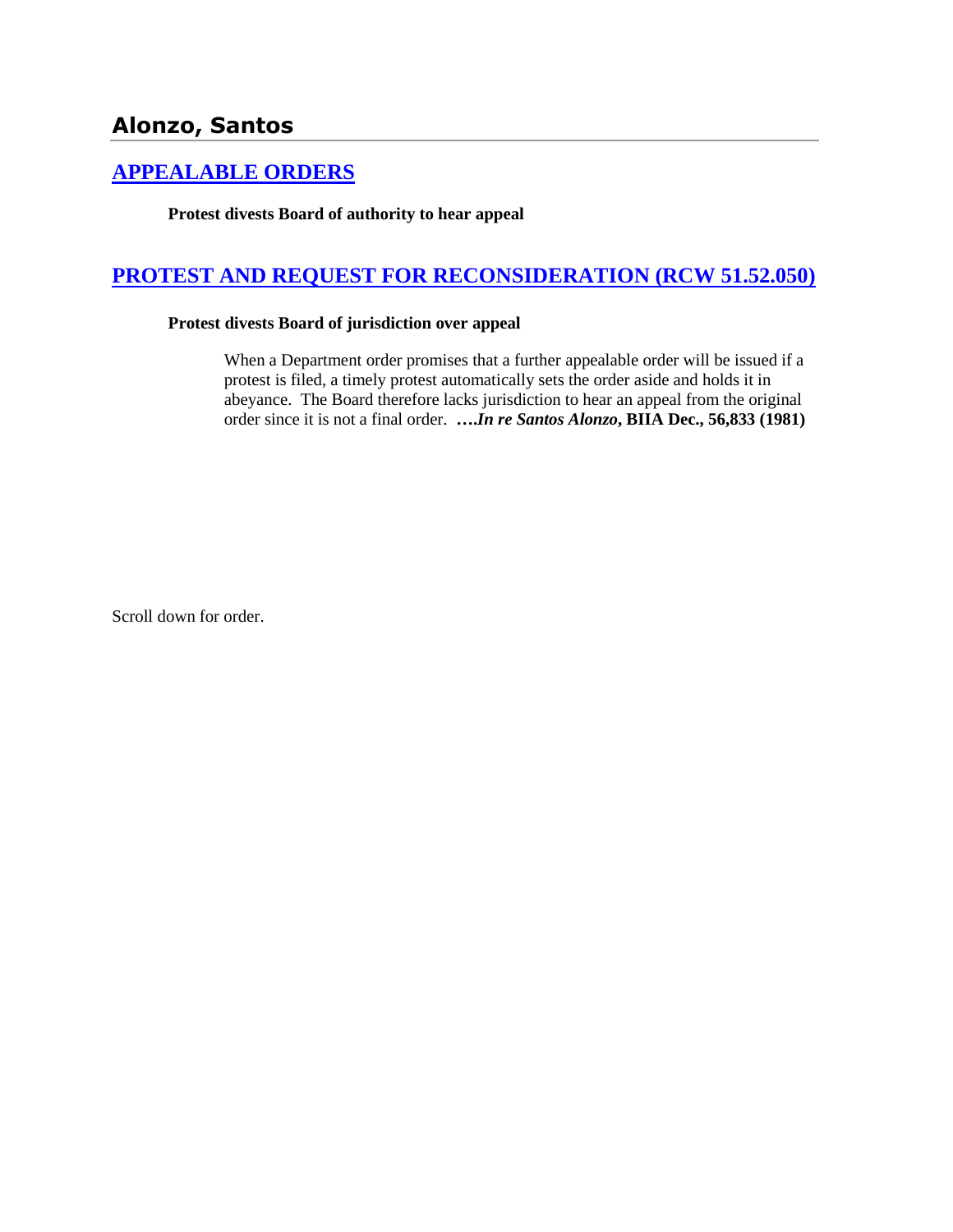### **BEFORE THE BOARD OF INDUSTRIAL INSURANCE APPEALS STATE OF WASHINGTON**

**)**

**IN RE: SANTOS ALONZO ) DOCKET NOS. 56,833 & 56,833A**

**CLAIM NO. S-329412 ) DECISION AND ORDER**

APPEARANCES:

Claimant, Santos Alonzo, by Critchlow & Williams, per Kim Williams

Employer, Twin City Foods, by Gavin, Robinson, Kendrick, Redman & Mays, per J. Thomas Carrato

This is an appeal filed by the claimant on May 12, 1980 from an order of the Department of Labor and Industries dated April 14, 1980, which closed the claim for workers' compensation benefits with a permanent partial disability award equal to 5% as compared to total bodily impairment. The self-insured employer cross-appealed the aforementioned Department order. Appeals **DISMISSED**.

## **DECISION**

Pursuant to RCW 51.52.104 and RCW 51.52.106, this matter is before the Board for review and decision on a timely Petition for Review filed by the claimant to a Proposed Decision and Order dated May 6, 1981, in which the order of the Department dated April 14, 1980 was reversed, and, pursuant to the cross-appeal of the employer docketed 56,833A, this matter was remanded to the Department's self- insured section with direction to close the claim with no award for permanent partial disability caused by the October 5, 1979 work injury. Further, the Proposed Decision and Order dismissed the appeal of the claimant docketed 56,833.

Assuming the Board had attained jurisdiction over the appeals, the parties went to obvious expense and time to present evidence going to the merits of the case, i.e., the claimant's level of impairment and consequent permanent disability, if any, from his injury of October 5, 1979. Regrettably, we unanimously conclude the Board never did attain jurisdiction over the subject matter. With the advantage of 20-20 hindsight, it can be seen that facts which first came to this agency's attention after the appeals were granted and during the course of hearing proceedings, require us now to dismiss both appeals and return the matter to the Department of Labor and Industries for further action and consideration.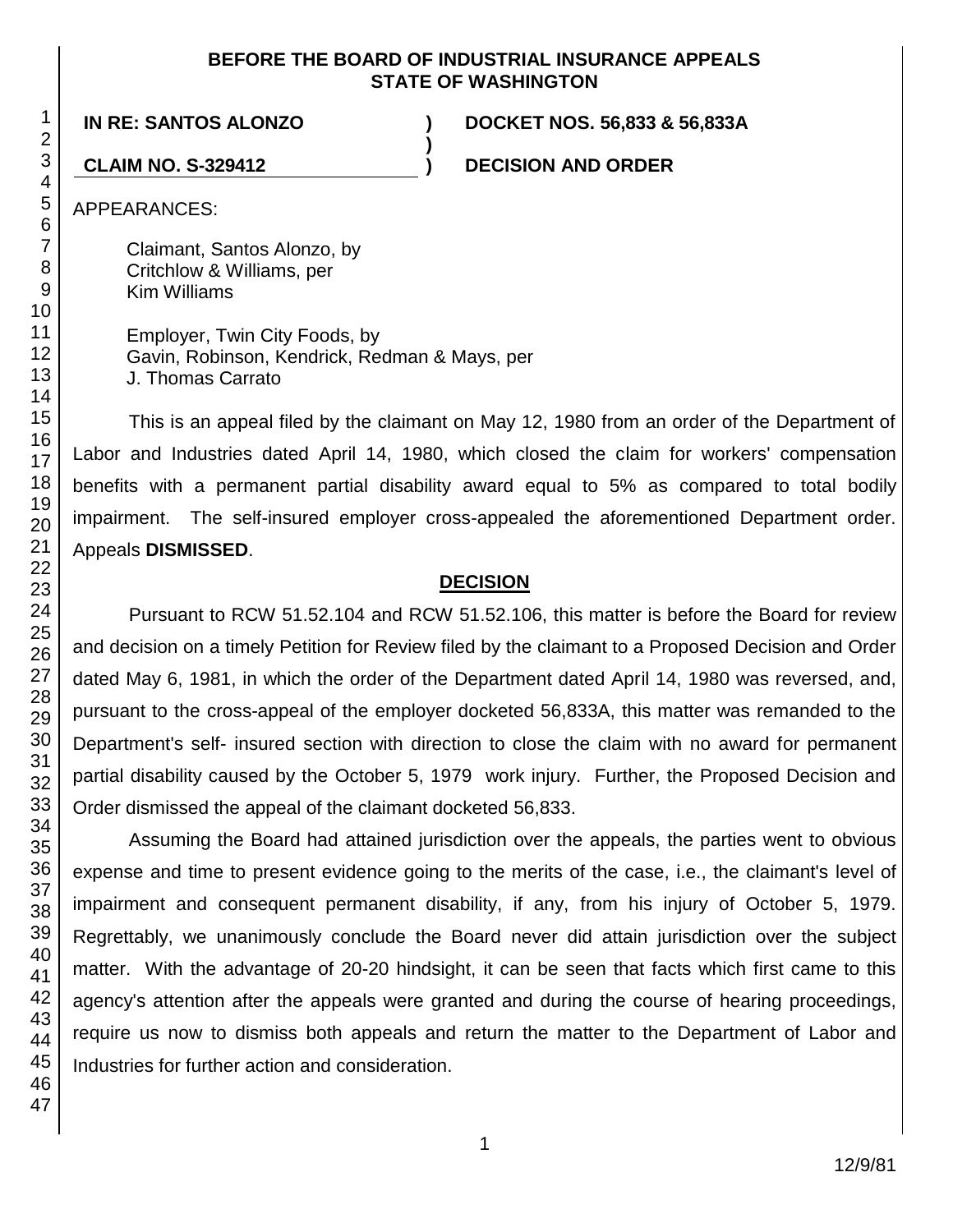A review of procedural events leading up to the filing of the notices of appeal with the Board is required to explain our decision. Mr. Alonzo applied for benefits from his self-insured employer by filing a report of accident on October 15, 1979, with the Department. The claim was allowed by order and notice of December 31, 1979, and Twin City Foods, Inc., his employer, was required to pay compensation. On April 14, 1980, the Department entered an order closing the claim with time loss as paid through October 16, 1979, and with a permanent partial disability award of 5% as compared to total bodily impairment payable at 75% of monetary value pursuant to RCW 51.32.080(2), Laws of 1979, Chapter 104, § 1. The next relevant procedural item which was available prior to granting the appeal, as reflected by the claim file, was a copy of the notice of appeal filed by the claimant with this Board on May 12, 1980. Immediately following this document is the Board's order of June 4, 1980, granting the appeal (Docket No. 56,833). On June 20, 1980, the employer filed a notice of cross-appeal in accord with RCW 51.52.060 and WAC 263-12-075. That cross-appeal was granted on July 17, 1980 (Docket No. 56,833A).

As is the usual course of proceedings, a pre-hearing conference was held on August 22, 1980, at which the presiding hearings examiner set forth a statement of jurisdictional facts, concurred in as accurate by the parties, which was entirely consistent with the facts recited in the preceding paragraph. To accomplish additional procedural matters, further conferences were held on September 17, 1980 and November 24, 1980. At neither of these was the fact disclosed which now gives rise to our concern over the Board's jurisdiction to order the relief sought. It was not until the hearing of December 10, 1980, that such information rose to the surface. At the outset of that hearing, the claimant through counsel moved voluntarily to dismiss his appeal. After a statement that the matter would be recommended to the Board for dismissal, the following colloquy occurred between employer's counsel and the hearings examiner:

> "MR. CARRATO: I have no objection to that. I would like to correct one jurisdictional fact.

### THE EXAMINER: Okay.

MR. CARRATO: And this is something that I was--I mistakenly made a statement that had there not been an appeal, that there would have been no cross-appeal and in consultation with my client I've been rather strenuously corrected on that. My client did, in fact, protest the Order of April 14, 1980 by letter of April 21, 1980, which protest was never responded to by the Department of Labor and Industries, because the claimant's appeal was granted as of June 4th. We, thereupon, crossappealed making the same contentions that we had made in our protest.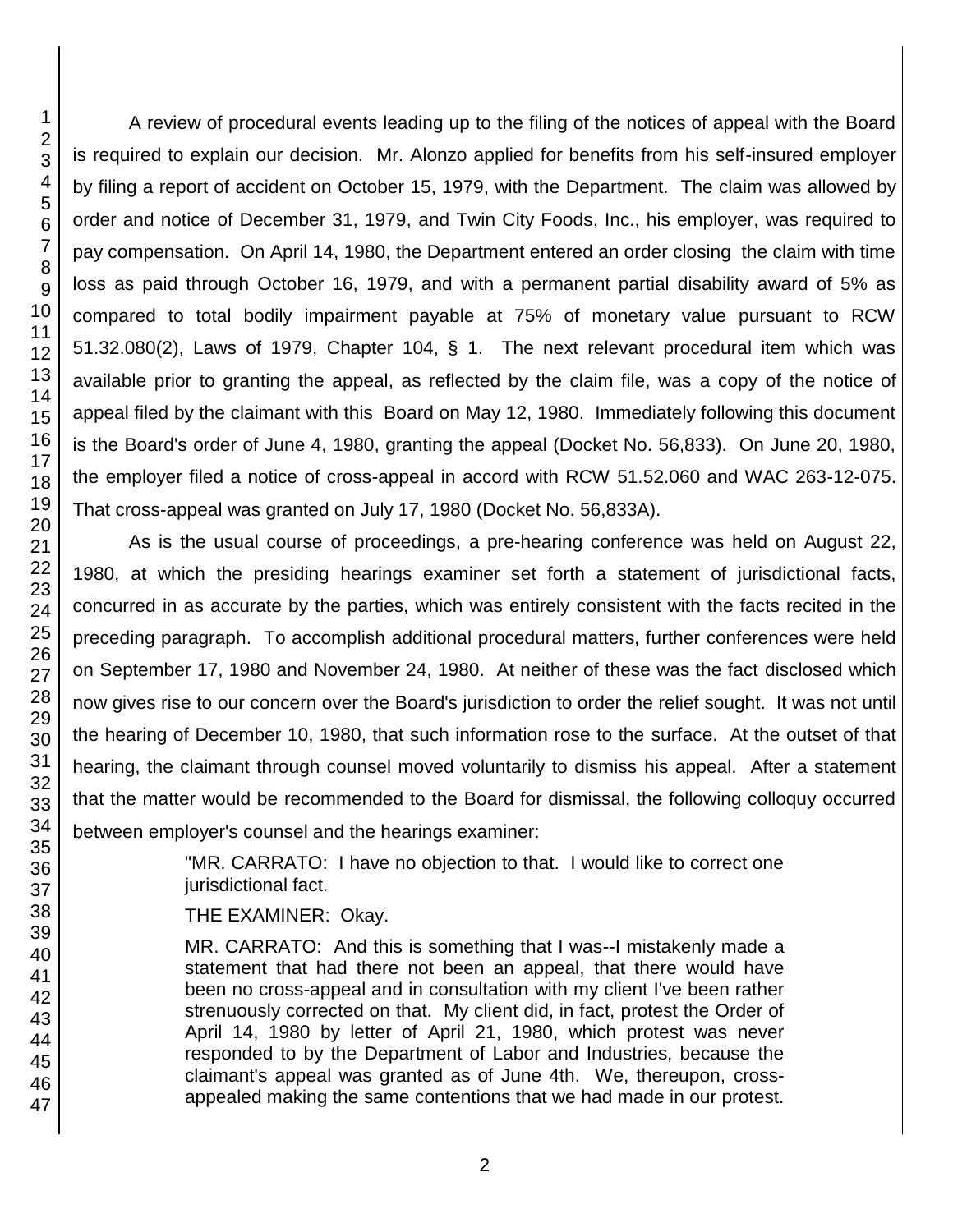However, jurisdictionally, there had been no final order entered on that protest letter of April 21st. That is, theoretically, still before the Department and my client has admonished me to clarify jurisdictionally that had there been no appeal they would have, in fact, pursued that protest and appealed any order denying the protest. So, that clarification needs to be made. It is my understanding that the April 21st protest is, in fact, still in abeyance, I would assume, pending the outcome of this appeal by the claimant."

In support of counsel's statement, there was marked and admitted as Exhibit No. 1 a document under the letterhead of Scott Wetzel Services, Inc., dated April 21, 1980, which purported to be a written protest letter on behalf of the self-insured employer, to the April 14, 1980 Department order closing the claim. Although we note that nowhere in the claim file forwarded by the Department to the Board for appeal processing was the original of Exhibit No. 1 to be found, we in no way doubt the veracity of counsel's statement that such document was forwarded to the Department.

Printed at the top of the department's order of April 14, 1980, in bold-face type is the following language:

> "The claimant named herein has filed a claim for workman's compensation benefits with the self-insured employer named herein. The Department of Labor and Industries has been requested to issue a determinative order. The Department's order is set forth at the bottom of this page. Any protest or request for reconsideration of this order must be made in writing to the Department of Labor and Industries in Olympia within 60 days. A further appealable order will follow such a request. Any appeal from this order must be made to the Board of Industrial Insurance Appeals, Olympia within 60 days from the date this order is communicated to the parties, or the same shall become final." (Emphasis added.)

It has long been our understanding of the law of this state, as well as the administrative policy of the Board, that a "protest or request for reconsideration" filed with the Department in response to the admonitory language in the order automatically operates to set aside the Department's order and hold in abeyance the final adjudication of the matter until the Department officially acts to issue its final decision by a "further appealable order."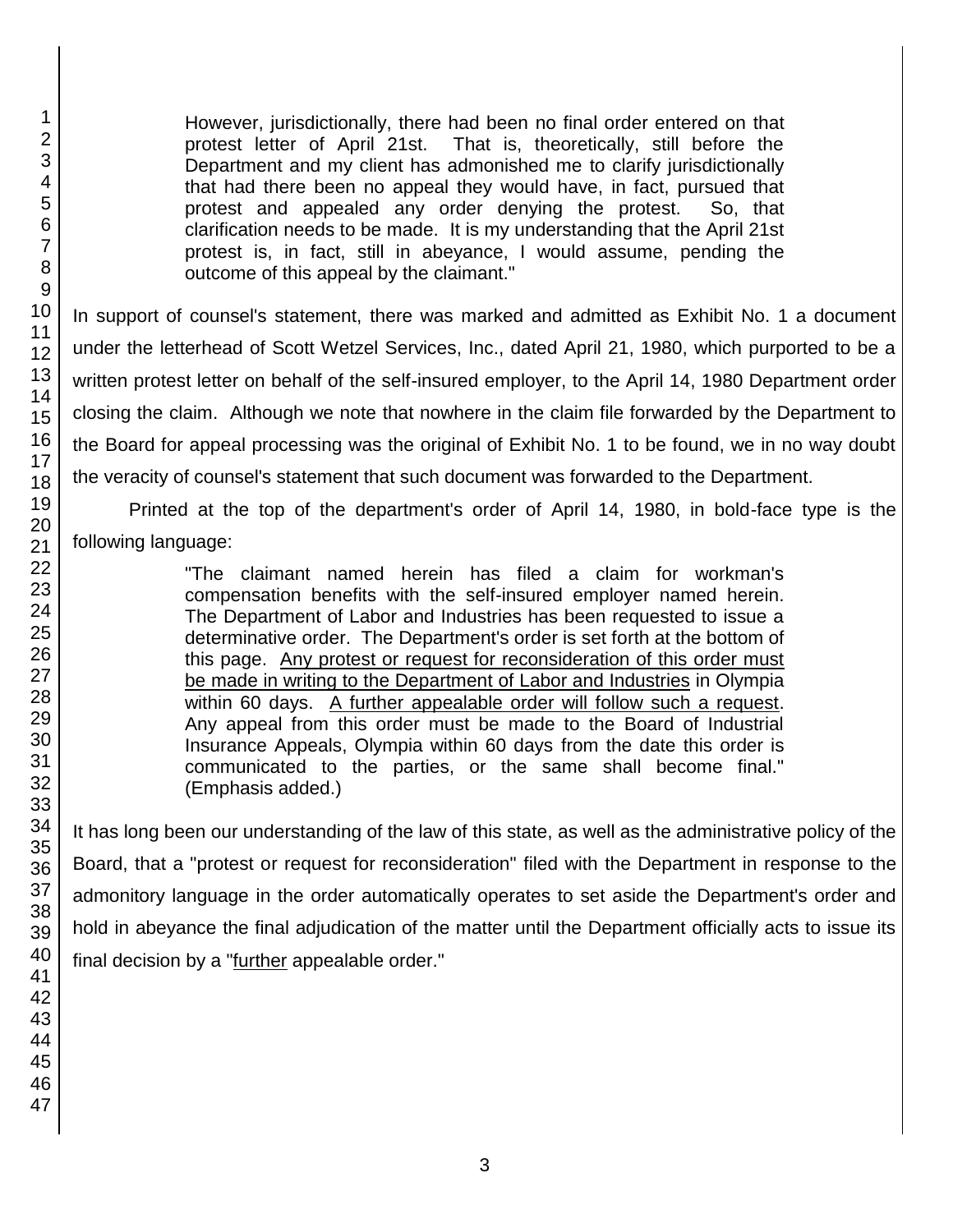RCW 51.52.060 authorizes the Department to direct the submission of further evidence or the investigation of any further fact during the time limited for filing a notice of appeal, which action will effectively toll the appeal filing period. In addition, that same section authorizes the Department "within the time limited for appeal" to "modify, reverse, or change any order, decision, or award, or may hold any such order . . . in abeyance . . . pending further investigation."

We feel the promise of the Department in its Order and Notice that a further appealable order will follow a request for reconsideration is a statement of legal responsibility. We hold that it is an enforceable right available to an aggrieved party to require the Department to act within the authority granted to it in RCW 51.52.060 to modify or at least hold in abeyance its prior action. It seems abundantly clear that the employer herein was attempting to exercise that right in submitting its protest letter (Exhibit No. 1). In fact, employer's counsel admits that he felt the Board was lacking jurisdiction in that the Department had not yet entered its final order and the matter in counsel's words was "still before the Department." We agree.

The hearings examiner reserved ruling on this jurisdictional issue until the Proposed Decision and Order was entered and then concluded the Board had jurisdiction on the theory that the employer's cross-appeal inferentially withdrew its protest before the Department. We disagree. Employer's counsel's unsolicited statement regarding the "correction" of jurisdictional facts to us is a model of clarity in supporting the proposition that a determinative appealable order has yet to be entered by the Department. The Department simply cannot fulfill its legal responsibility to fully adjudicate a case merely by deferring such adjudication when a piece of paper containing the inscription "Notice of Appeal" is sent to the Board.

It is perhaps regrettable that the parties went to the expense of presenting evidence on the merits. Still, the transcript of the hearing proceedings will be available to the claims adjudication staff at the Department. It can be fully considered as part of the Department's final administrative action which must now take place, and we trust that such will be done.

The Board being without jurisdiction to entertain these appeals and there being no contested jurisdictional facts, the following are entered as conclusions:

1. The Board of Industrial Insurance Appeals does not have jurisdiction over the subject matter of these appeals as no final appealable order has been issued by the Department in the claim.